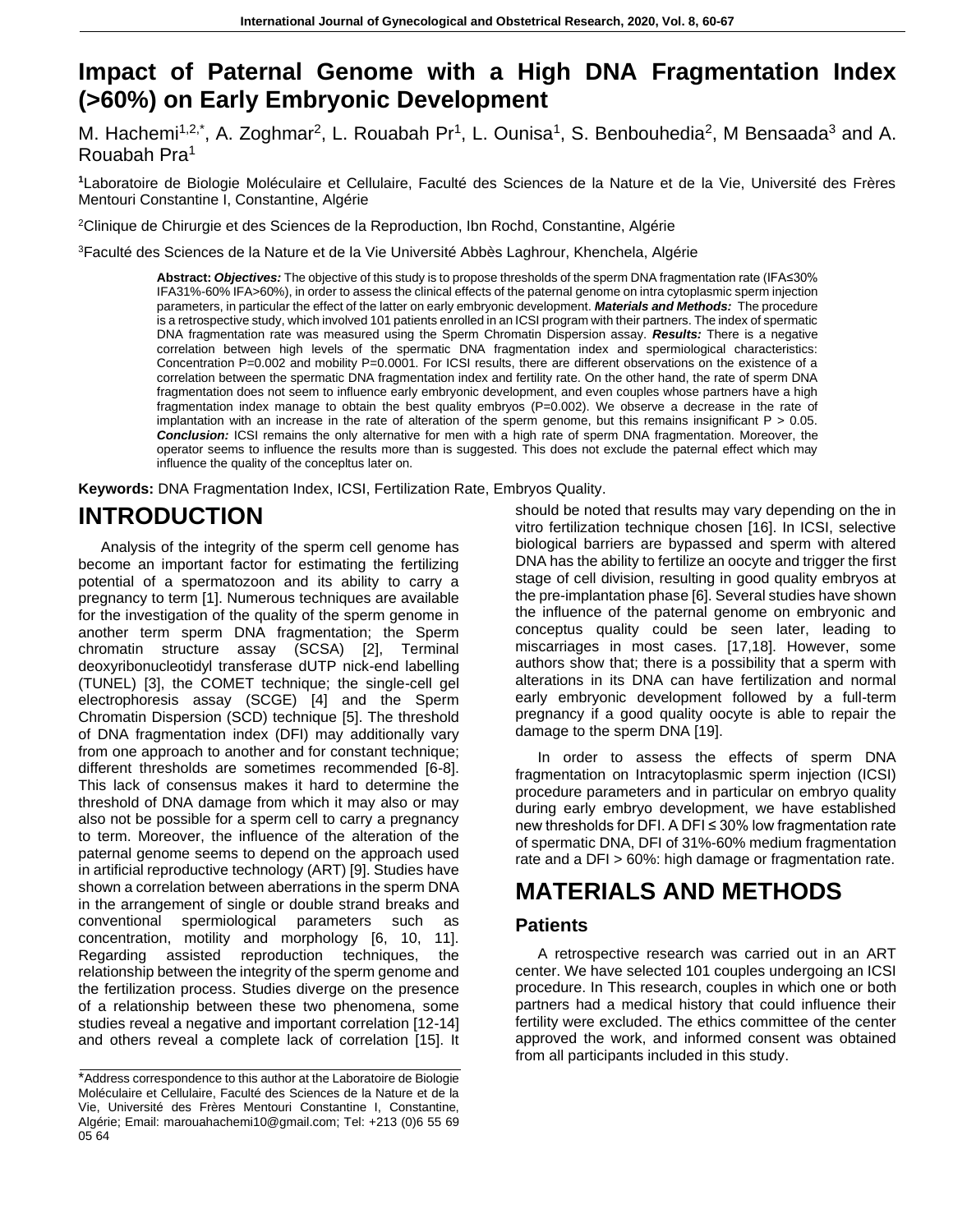#### **Intracytoplasmic Sperm Injection Procedure**

Semen is collected by masturbation after a period of 3 to 4 days of sexual abstinence and is analyzed according to the 2010 world health organization recommendations. The spermatozoa selection was performed with the procedure used routinely in our laboratory. A discontinuous gradient of PureSperm (PureSperm, Nicadon, Gothenburg, Sweden) constituted of two layers of PureSperm: one mL layer of PureSperm 90% and one mL layer of PureSperm 45% were used. One milliliter of sperm was placed on top of the 45% layer. After centrifugation (300 g for 20 min) at room temperature, the 90% layer was collected and washed with 2 mL of FertiCult flushing medium (FertiPro N.V., Beernem, Belgium) at 600 g for 10 min at room temperature. The pellet of sperm was resuspended in 200 μL of FertiCult IVF medium (FertiPro N. V). The semen was hold at 37°C until its use for ICSI procedure.

Ovarian stimulation is performed according to the antagonist protocol, the oocytes were obtained using ultrasound-guided, endovaginally aspiration under general anesthesia. Fertilization with microinjection is achieved according to the protocol described by Palermo [20]. At 48- 72 hours, the embryos are controlled and classified according to their morphology: Grade A: embryos with 4 regular cells without cell fragmentation; Grade B: embryos with less than 10-20% cell fragmentation; Grade C: embryos with between 20% and 50% cell fragmentation; and finally Grade D: embryos with more than 50% cell fragmentation [21]. Embryo transfer is accomplished at 48 hours (Day 2) or 72 hours (Day 3) depending on the stage of embryo development. Two to three embryos are transferred, conditional on the patient's age and especially on the quality of the embryos obtained.

#### **DNA Damage Study by SCD Technique**

Sperm DNA damage has been assessed in accordance to the procedure described by Fernández et al.,2003 [8]. Briefly, 50 μL of low-melting point agarose (Halotech DNA Kit, Madrid, Spain) at 0.65% was melted in a water bath at 90°C–100°C for 5 min and then set in an oven at 37°C for 5 min for temperature equilibration. Twenty-five microliters of density gradient sperm selected containing 5–10 million spermatozoa/mL were gently mixed with the agarose. Twenty microliters of the mixture were dropped on a slide. The dropped mixture was covered by an 18 mm  $\times$  18 mm coverslip and the slides were incubated at 4°C for 5 min. The slides were immersed in denaturation HCl solution (Halotech DNA Kit Madrid, Spain) for 7 min. A lysis step was performed during 20 min in dithiothreitol (Halotech DNA Kit Madrid, Spain)+ triton X-100 (Halotech DNA Kit Madrid, Spain ) solution, and then, the slides were dehydrated in increasing concentrations of ethanol (70%, 90%, and 100%) (Sigma Aldrich Saint-Louis, MO, USA) for 2 min for each bath. The sperm cells were colored using eosin (Halotech DNA Kit Madrid, Spain) for 7 min and Azure blue (Halotech DNA Kit Madrid, Spain) for 7 min. Five hundred sperm cells were counted by patient to calculate the DNA fragmentation index (DFI). The results are observing under a microscope at 400 x magnification and counting 500 cells per patient, it is possible to distinguish between spermatozoa with fragmented DNA and those with no fragmented DNA Figure 1 according to [22].

The procedure is confirmed under the same conditions as before, except that sperm nuclei are stained by the 4',6 diamidino-2-phenylindole (DAPI) at a concentration of 2 μg/l diluted with Vectashield (Vector, Laboratories, INC). The results are observed under an epifluorescence microscope at 1000X magnification.

The fragmentation rate of spermatic DNA was considered according to 3 thresholds which are defined as follows: a DFI  $\leq$  30% low fragmentation rate of spermatic DNA, DFI of 31%-60% medium fragmentation rate and a DFI>60%: high damage or fragmentation rate.

The results of the SCD technique, show 3 types of chromatin halos, which according to their topologies evoke no fragmented or fragmented spermatic genomes Fernandez et al (2005) [22]. Spermatozoa with large halos (a) and medium halos (b) suggest spermatozoa with normal chromatin, while those small and without halos (c) suggest a fragmented sperm genome (Figure 1).



**Figure 1:** The types of spermatozoa obtained following treatment with the SCD technique and stained with eosin and azure blue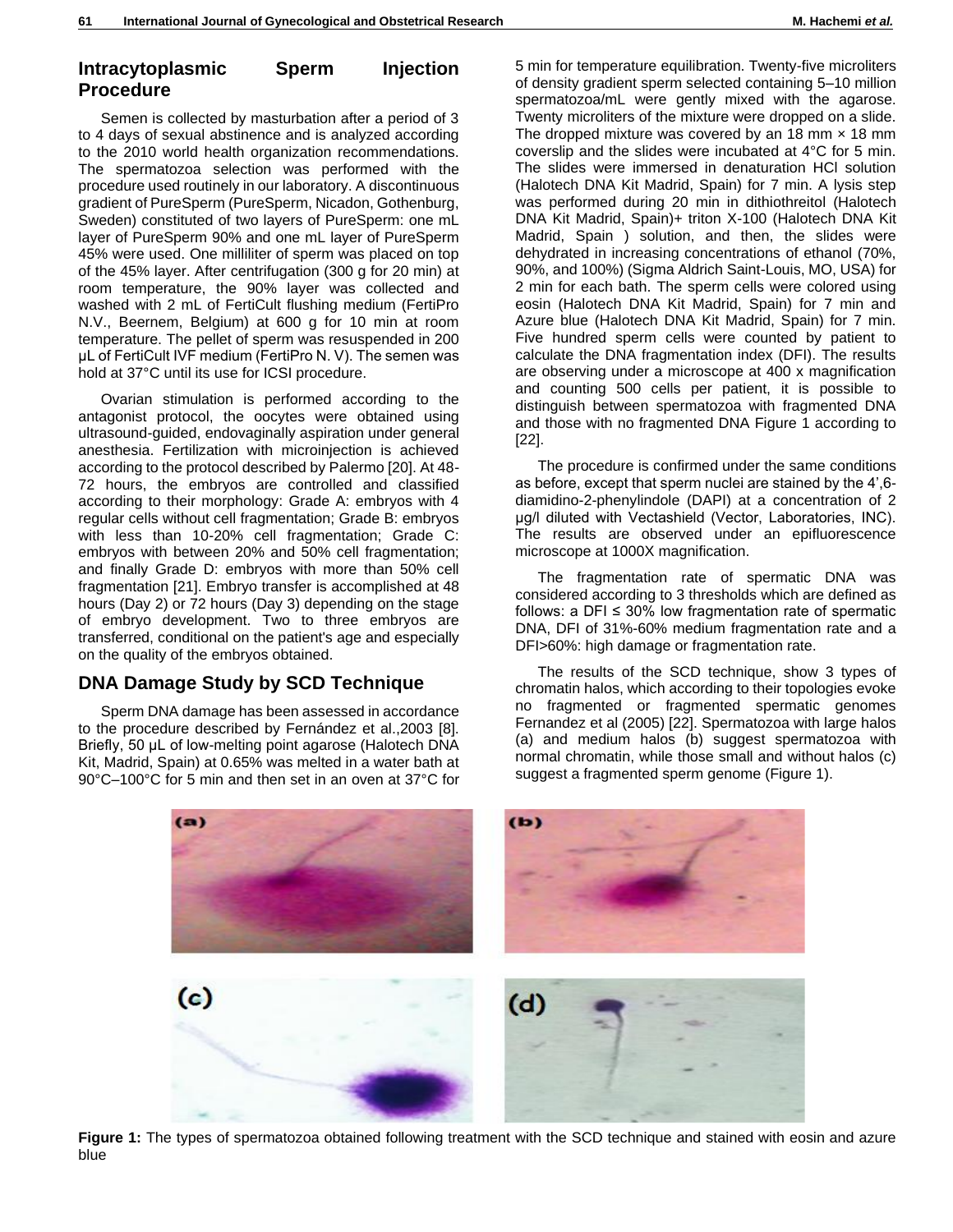## **STATISTICAL ANALYSIS**

The statistical analysis was conducted using SPSS software (SPSS 18.1, IBM, Chicago, IL, USA). The Pearson correlation coefficient, the student (t) test, and the Fisher Anova test are calculated. The variables were described as mean  $\pm$  standard deviation (SD) for quantitative variables and with the distribution of percentage for categorical variables. A test was considered significant when P was less than 0.05.

### **RESULTS**

### **Correlation between Sperm DNA Fragmentation Rate and ICSI Parameters**

Based on the results presented in Table 1, there was no significant correlation between the rate of sperm DNA fragmentation and the age of the patient (r =0.05, P-value  $= 0.565$ ). There was a negative but important association between the rate of fragmentation of sperm DNA and the sperm parameters (concentration and motility). Each time we observed an alteration of the spermatic parameters, the fragmentation rate increased. For concentration  $(r = -$ 0.412, P-value =  $0.0001$ ), (r =  $-0.494$ , P-value =  $0.0001$ ) for sperm motility (Table 1).

We observed a negative and significant correlation between the sperm DNA and the fertilization rate  $(r = -$ 0.217, P-value =  $0.03$ ) (Table 1); on the other hand, the sperm DNA damage did not demonstrate an influence on the embryonic cleavage rate  $(r = 0.04, P-value = 0.688)$ (Table 1).

The correlation between the sperm DNA fragmentation rate and the quality of the embryos showed us: a statistically significant association for grade A embryos (r = 0.189, P-value  $= 0.05$ , and our findings showed that there was no association between these two parameters for the other embryonic grades. For grade B embryos ( $r = 0.145$ , P-value =  $0.147$ ), for grade C embryos ( $r = 0.04$ , P-value  $=$  to 0.686) and finally ( $r = 0.08$ , P-value  $= 0.390$ ) for grade D (Table 1).

|                           |  |  | <b>Table 1:</b> Correlation between sperm DNA fragmentation |
|---------------------------|--|--|-------------------------------------------------------------|
| rate and ICSI parameters. |  |  |                                                             |

|                            | r        | P-value |
|----------------------------|----------|---------|
| Male age (years)           | 0.05     | 0.0001  |
| Sperm concentration (M/mL) | $-0.412$ | 0.0001  |
| Sperm motility (%)         | $-0.494$ | 0.03    |
| Fertilization rate (%)     | $-0.217$ | 0.688   |
| Cleavage rate (%)          | 0.04     | 0.05    |
| Embryos Grade A (%)        | 0.189    | 0.147   |
| Embryos Grade B (%)        | $-0.145$ | 0.686   |
| Embryos Grade C (%)        | 0.04     | 0.390   |
| Embryos Grade D (%)        | $-0.08$  | 0.0001  |

Sperm concentration (M/ml): Million par ml

#### **ICSI Parameters according to the Three Classes of DFI**

The distribution of 101 individuals enrolled in ICSI cycles according to the three DFI thresholds enable to observe that: the assessment of the patients mean age according to the three DFI levels was not significant: for DFI ≤ 30%: 38.4±6.6 years, for intermediate DFI 31%-60%, 38.1 $\pm$ 6.2 years and finally for DFI >60%: 40.6  $\pm$ 7.0 years. P-value is equal to 0.248 (Table 2).

The sperm concentration according to the three classes of DFI showed that there is a significant difference: for the class of DFI ≤30 %; 26.4 ±22.4 million/ml, of DFI 31%-60%; 13.4±20.8 million/ml and finally for the class of DFI >60%: 9.5±7.3 million/ml, P-value: 0.002 (Table2). The evaluation of patient sperm motility according to the three DFI groups showed us a clear link between the degradation of the DFI and the reduction of the motility: DFI class  $\leq$  30% 38.7% ±19.7% DFI class 31%-60% 24.0% ±22.1% DFI class >60 %: 15.4% ±15.2%. P-value: 0.0001 (Table 2).

The distribution of patient characteristics (age, number of oocytes retrieved, and number of mature oocytes) according to DFI classes, has showed no significant difference in these parameters for the three DFI classes; this means that our various DFI classes have patients with the same characteristics. For age  $(P - value = 0.371)$  for the number of oocytes retrieved (P-value  $= 0.240$ ), regarding the number of mature oocytes (P-value =  $0.160$ ) (Table 2).

In our cohort, no major variations in fertilization rates were found for the three groups of DFI. For the DFI class ≤ 30% the fertility rate is 86.4% ±20.3%, DFI 31%-60% the rate is 81. 9% ±23.8% and finally for the DFI class >60%, the rate is 76.1%  $\pm$ 16.1% (P-value = 0.155) (Table 2).

Regarding the distribution of the embryonic cleavage rate according to the various DFI groups, our findings have shown that there is no influence of the DFI rate on the cleavage rate. The number of embryos obtained (Mean  $±SD$ ) for the DFI class ≤ 30% is 4.3±1.6, from 31-% 60% 4.6 $\pm$ 2.8 and from > 60% 4.8 $\pm$ 2.7, the P-value = 0.622. (Table 2). The average embryo segmentation rate for the three groups of DFI (Low, Medium and High) is 90.6 %±23.7, 92.7%±14.6 and 91.3%±18.4, with a P-value equal to 0.118 (Table 2). The quality of the embryos obtained according to the three classes of DFI recommended in Table 2 shows that a significant relationship seems to be established between the rate of sperm DNA damage and the embryos quality. Furthermore, we note that embryos with good quality; grade A are in the majority in the group where sperm DNA fragmentation is high (DFI >60%).

The embryo implantation rate according to three classes of DFI has showed that there is no correlation between the DFI rate and the embryo implantation rate. For DFI ≤ 30% the rate is 74.3% ±31.1%, DFI 31%-60% the rate is 56.7%  $\pm 25.3$ % and for DFI >60% the rate is 66.7%±32.3%, the P-value is equal to 0.567 (Table 2). With regard to the rate of implantation, we note a decrease in the implantation rate and an increase in the rate of spermatic DNA fragmentation but this remains insignificant: DFI ≤ 30% 74.3 ± 31.1 for the DFI 31%-60% 56.7  $\pm$  25%, DFI > 60% 66.7  $\pm$  32.3 (P- value = 0.567) (Table2).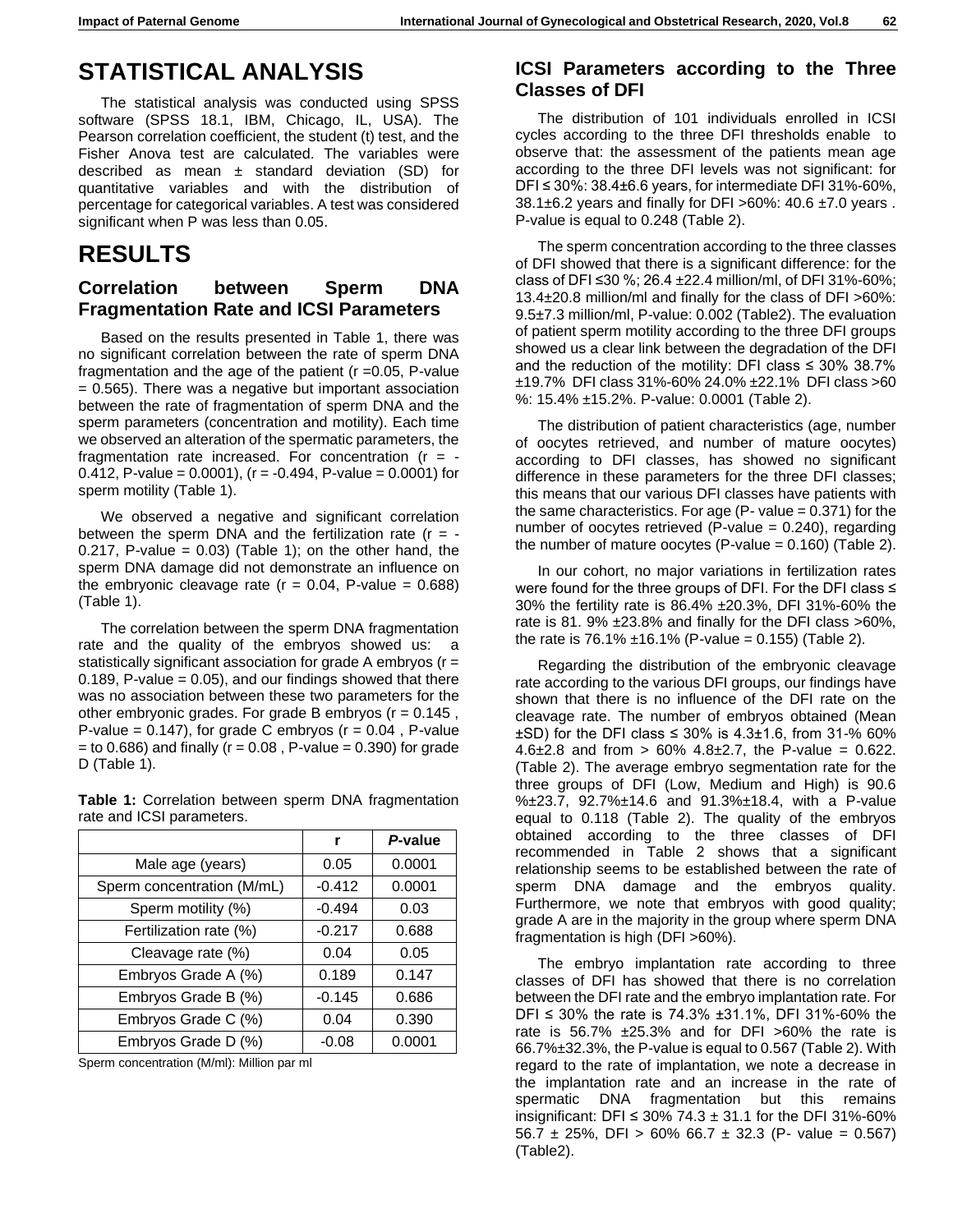|                            | DFI                 |                   |                  |             |  |
|----------------------------|---------------------|-------------------|------------------|-------------|--|
|                            | ≤ 30 % n = 38       | $31-60 \% n = 37$ | $>60 \% n = 26$  | $P$ - value |  |
| Male age (years)           | $38.4 \pm 5.4$      | $38.1 \pm 6.2$    | $40.6 \pm 7.0$   | 0.248       |  |
| Sperm concentration (M/mL) | $26.4 \pm 22.4$     | $13.4 \pm 20.8$   | $9.5 + 7.3$      | 0.002       |  |
| Sperm motility (%)         | 38.7±19.7           | $24.0 \pm 22.1$   | $15.4 \pm 15.2$  | 0.0001      |  |
| Female age (years)         | $33.2+4.0$          | $32.1 \pm 4.7$    | $31.8 + 4.5$     | 0.371       |  |
| Oocyte retrieved (n)       | $7.3 \pm 2.7$       | $8.5 \pm 3.2$     | $7.9 \pm 3.2$    | 0.240       |  |
| MII oocytes (n)            | $5.4 \pm 2.2$       | $6.2. \pm 3.0$    | $6.8 \pm 2.8$    | 0.160       |  |
| Fertilization rate (%)     | $86.4 \pm 20.3$     | $81.9 \pm 23.8$   | $76.1 \pm 16.1$  | 0.155       |  |
| Embryo obtained (n)        | $4.3 \pm 1.6$       | $4.6 \pm 2.8$     | $4.8 \pm 2.8$    | 0.622       |  |
| Cleavage rate (%)          | $90.6 \pm 23.7$     | $92.7 \pm 14.6$   | $91.3 \pm 18.4$  | 0.118       |  |
| Embryos Grade A (%)        | $46.4 \pm 32.7$     | $45.6 \pm 33.5$   | $66.3 + 32.4$    | 0.002       |  |
| Embryos Grade B (%)        | $35.4 \pm 26.8$     | $37.9 \pm 31.6$   | $23.2 + 25.1$    | 0.112       |  |
| Embryos Grade C (%)        | $9.2 + 15.6$        | $15.7 \pm 26.2$   | $9.3.1 \pm 22.0$ | 0.357       |  |
| Embryos Grade D (%)        | $3.7 \pm 16.8$      | $2.7 \pm 10.0$    | $1.1 + 5.6$      | 0.705       |  |
| Implantation rate (%)      | $74,3 \pm 31,1$<br> | $56,7+25,3$       | $66,7+32,3$      | 0,567       |  |

**Table 2:** ICSI parameters according to the three classes of DFI.

DFI=DNA fragmentation index, Sperm concentration (M/ml): Million par ml MII=Metaphase II.

#### **ICSI Parameters according to the two Extreme Groups of the DFI**

In Table 3, we have performed a comparison between the two extreme classes of DFI (DFI  $\leq$  30% low damage / DFI > 60% high damage) with ICSI parameters. The comparison of the fertilization rate between the two extreme classes (DFI  $\leq$  30% / DFI  $>$  60%), showed us a significant difference (P-value is equal to 0.03). For the cleavage rate, we did not observe any significant difference when comparing these two extreme classes P-value is equal to 0.892. Concerning embryo quality when comparing the two extreme classes of DFI. We have observed for grade A embryos, a significant difference between these two groups (DFI  $\leq$  30% / DFI  $>$  60%) Pvalue is equal to 0.019. Note that the class of DFI >60% has earned the highest levels of embryos grade A with an average of 66.3% ±32.4% against 46.4%±32.7% for the class of DFI  $\leq$  30%. Alternatively, for the other embryo grades we did not observe any significant difference (Table 3). For the implantation rate we observed about this factor a decrease in the implantation rate for the group with DFI> 60% (Mean  $\pm$  SD) 66.7%  $\pm$  32.3% compared to the group or the DFI ≤ 30% (Mean ± SD) 74.3% ± 31.1%, but this remains statistically insignificant P-value is equal to 0.600 (Table 3).

**Table 3:** ICSI parameters according to the two extreme groups of the DFI.

|                        | DFI $\leq 30$   | DFI > 60         | Р-    |  |  |
|------------------------|-----------------|------------------|-------|--|--|
|                        | % $n = 38$      | % $n = 26$       | value |  |  |
| Fertilization rate (%) | 86,4±20,3       | 76.1±16.1        | 0.035 |  |  |
| Cleavage rate (%)      | $90,6{\pm}23,7$ | $91.3 \pm 18.4$  | 0.892 |  |  |
| Embryos Grade A (%)    | $46.4 \pm 32.7$ | $66.3 + 32.4$    | 0,019 |  |  |
| Embryos Grade B (%)    | $35.4 \pm 26.8$ | $23.2 \pm 25.1$  | 0,073 |  |  |
| Embryos Grade C (%)    | $9.2 + 15.6$    | $9.3.1 \pm 22.0$ | 0,984 |  |  |
| Embryos Grade D (%)    | $3.7 \pm 16.8$  | $1.1 + 5.6$      | 0,382 |  |  |
| Implantation rate (%)  | $74,3 \pm 31,1$ | 66,7±32,3        | 0.600 |  |  |
|                        |                 |                  |       |  |  |

DFI=DNA fragmentation index

## **DISCUSSION**

The assisted reproduction technology device an alternative to the problem of spousal infertility, the intracytoplasmic sperm microinjection is the technique offered to couples whose spouses have hypofertility with altered spermiological parameters.

Infertile men appear to have more genomes impaired than fertile males [23, 24]. Analysis of the heterogeneity of sperm DNA as an indicator of the outcome of an ART attempt (IVF or ICSI) has been extensively reported on in recent years [6, 25-27]. Indeed, several studies: such as the meta-analysis for Simon et al., 2017 [28] highlight the role of the male genome in the artificial reproductive stages, particularly during fertilization and early embryonic development. To analyze the alteration of the sperm genome numerous thresholds have been suggested and in this study three thresholds has been proposed (DFI  $\leq$  30 %, DFI 31%-60% DFI > 60%).

The findings showed that we did not find an association between an increase in the DFI rate and patient age while evaluating DFI at the three thresholds our findings are in agreement with those of the literature [16,29]. Even if we have not found a link between the age of the patients and the alteration of the sperm DNA, studies have proven that the age of male patients can be a risk factor for genetic disease transfer to their offspring [30,31] . Concerning the sperm parameters, our results confirm what has already been observed, the alteration of these parameters; concentration and motility, is associated with degraded sperm DNA [32-35]. With regard to the fertilization rate, we observe a difference between the fertilization rate in the three DFI groups but is not significant [26, 36]. For embryos, our results show that DFI does not influence early embryonic development (Day2-Day3) [37,38], or the quality of the embryos obtained [6,39]. We recording that the group with a high fragmentation of the sperm nucleus has obtained embryos of good quality. Concerning the implantation rate, our results show a decrease in the rate of implantation with increasing sperm DNA damage, but this remains statistically uninformative [40].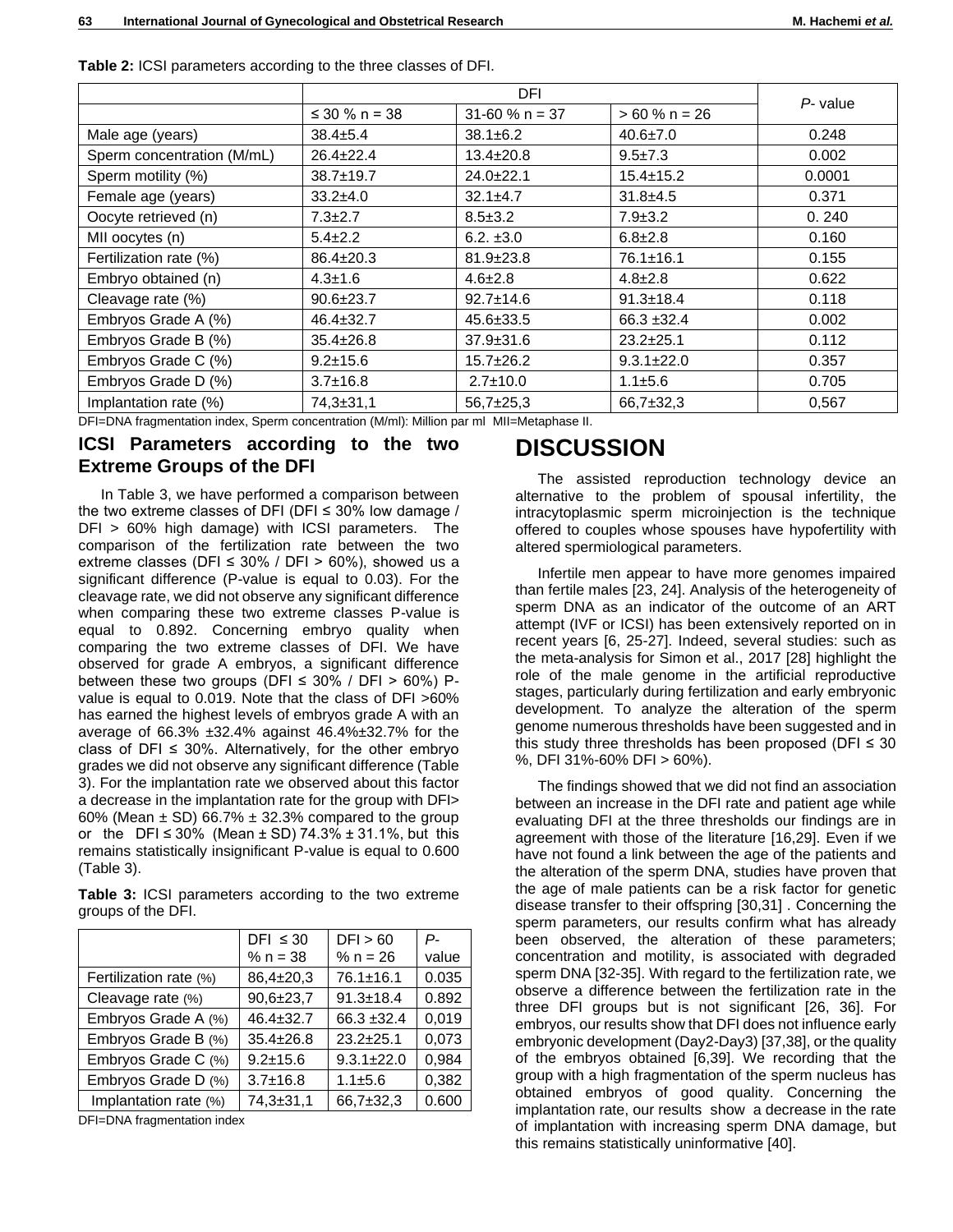In the analysis of DFI in the extreme thresholds (<30% and >60%), our results do not show significant differences for all parameters except for the fertilization rate, which becomes statistically significant (P=0.03), as well as the embryonic quality, particularly grade A, which remains significant (P=0.019).

Indeed, for the fertility rate, our results show an increase in fertilization failure in men with a degraded sperm DNA; DFI >60%. Fertilization, which is a fundamental event involving a series of highly organized cellular and molecular processes that allow the fusion between the male and female gamete in order to edict a new cell, the zygote or unicellular embryo. This cascade of events may can be influenced by numerous episodes, such as poor oocyte or poor sperm quality, which may be morphological or genetic, thus preventing the formation of the paternal and maternal pronuclei [41]. Currently, the techniques of medically assisted procreation make it possible to respond in large part to these abnormalities. They are constantly evolving in order to improve the success rate, which unfortunately remains insufficient. In the technique of intracytoplasmic sperm microinjection, the barriers of natural selection are bypassed and fertilization with sperm carrying fragmented DNA may be possible [42]. Benchaib et al (2007) [16] indicate with an altered sperm, the embryologist have a greater proportion of spermatozoa which contains a fragmented DNA so that the probability of using an affected spermatozoon for oocyte injection is larger. Simon et al (2014) [8] described that spermatozoa with alterations in their DNA can lead to successful fertilization with pronuclei formation. Furthermore, an oocyte is capable of repairing this alteration, but the repair mechanisms fail above a certain threshold. [43,44]. Nevertheless, authors report that even if the oocytes are of good quality and manage to repair the damage present in the paternal DNA, this will hardly prevent generates of mutations that may appear in the embryo that will constitute the new individual [45-47].

The role of the male genome in this context is more often considered under two aspects; its involvement in events related to fertilization and its participation in the restoration of the diploid state after its addition with the oocyte genome. In this way, the sperm initiates the metabolic activation of the oocyte and transmits the centriole necessary for the establishment of the mitotic spindle allowing cell division. At the embryo level, the first stages of preimplantation development depend on the molecular sequences programmed by maternal transcripts. As regards the paternal genome, its influence on embryonic development only begins at a later stage [48].

Regarding our results on embryo quality, we notice that patients with DFI > 60% therefore patients with altered spermatic DNA are able to obtain better quality embryos than patients through no-altered sperm DNA with a DFI ≤ 30 %. Simon et al, (2014) observed [8]. an increase in embryo quality with increased sperm DNA damage. This result was in contrast to unexplained infertility group. This prototype is identical to the one that was used to form our cohort. Simon et al, (2014) [8] also describe a collapse in the rate of good quality embryos in the blastocyst stage in a population with degraded DFI. This phenomenon was explained by the late effect of the paternal genome. Guerin and Benchaib (2004) [49] report that for this period of preimplantation development, if the male pronuclei is

altered, the embryo will develop to the 6-8 cell stage, but will not reach the blastocyst stage (64 cells). However, it is not unreasonable to assume that damaged paternal DNA may eventually allow for proper preimplantation development. Some authors have pointed out that there is a possibility of having a sperm with alterations in its genome to activate the process of fertilization and early embryonic development moreover, a sperm with an altered genome allows a pregnancy even if it has a high chance of developing into an abortion, [36,40].

Based on recent results from a previous study Hachemi et al (2019) [50], these findings confirm that even if the quality of the sperm genome does not influence the quality of the embryos during preimplantation development, the paternal genome is expressed late in order to impact the birth rate. Moreover, this genetic factor, which is the quality of the sperm DNA, remains an important element in improving the prognosis of the success rate, more precisely the rate of live births in artificial reproductive technology, especially in the technique of intra cytoplasmic sperm injection.

Also, we can assume that a patient with a sperm sample revealing degraded DNA can give live births. Only there is a risk of transmission of altered genetic material to the offspring, which may be responsible for the subsequent development of genetic diseases or even be responsible for the appearance of childhood cancers, as reported by several studies [51-53].

Our study has certain limitations. The main limitation is that no conventional IVF procedure was included. In fact, all our patients were referred to ICSI and this remains a choice of the patient himself in order to maximize the chances of success of the procedure. no transfer to the blastocyst stage has been performed.

# **CONCLUSION**

The ICSI remains the only alternative, for infertile men with an altered spermatic DNA, Furthermore, our results show that after a microinjection with sperm containing degraded DNA, fertilization can occur and that the oocyte can repair the abnormalities present in the sperm DNA, but beyond a certain threshold, this process can be stopped. Our results confirm that the paternal genome does not affect the quality of the embryo in the first stage of embryonic development, but this would not hinder its expression in the later stages. Moreover, the ICSI technique remains a dependent operator, and it seems to influence certain outcomes more than is suggested.

#### **Funding**

None.

#### **Authors Contribution**

All authors have read and approved the final manuscript: all of the off them have contributed in literature search, data analysis, results interpretation and writing manuscript.

#### **Conflict of Interest**

The authors declare that they have no conflict of interest.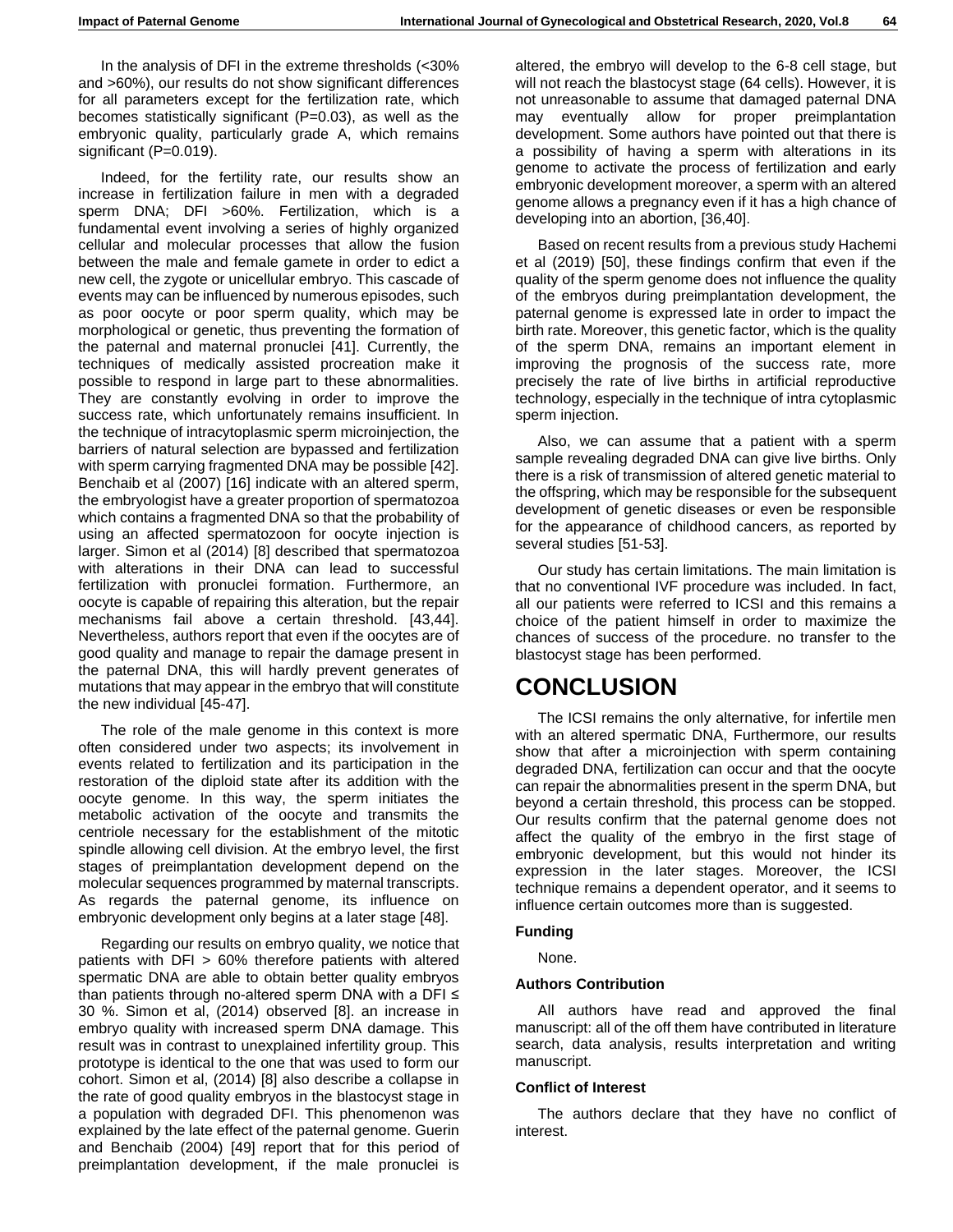- [1] Lewis SE, Aitken RJ, Conner SJ, De Iuliis G, Evenson DP, Henkel R, et al. The impact of sperm DNA damage in assisted conception and beyond: recent advances in diagnosis and treatment. Reproductive biomedicine online. 2013;27 (4):325–337. <https://doi.org/10.1016/j.rbmo.2013.06.014>
- [2] Evenson DP, Darzynkiewicz Z, Melamed MR. Relation of mammalian sperm chromatin heterogeneity to fertility. Science. 1980;210 (4474):1131–1133. <https://doi.org/10.1126/science.7444440>
- [3] Gorczyca W, Traganos F, Jesionowska H, Darzynkiewicz Z. Presence of DNA strand breaks and increased sensitivity of DNA in situ to denaturation in abnormal human sperm cells: analogy to apoptosis of somatic cells. Experimental cell research. 1993;207 (1):202– 205.

<https://doi.org/10.1006/excr.1993.1182>

- [4] Klaude M, Eriksson S, Nygren J, Ahnström G. The comet assay: mechanisms and technical considerations. Mutation Research/DNA Repair. 1996;363 (2):89–96. [https://doi.org/10.1016/0921-8777\(95\)00063-1](https://doi.org/10.1016/0921-8777(95)00063-1)
- [5] Fernández JL, Muriel L, Rivero MT, Goyanes V, Vazquez R, Alvarez JG. The Sperm Chromatin Dispersion Test: A Simple Method for the Determination of Sperm DNA Fragmentation. Journal of Andrology. 2003;24 (1):59–66.
- [6] Benchaib M, Braun V, Lornage J, Hadj S, Salle B, Lejeune H, et al. Sperm DNA fragmentation decreases the pregnancy rate in an assisted reproductive technique. Human Reproduction. 2003;18 (5):1023–1028. <https://doi.org/10.1093/humrep/deg228>
- [7] López G, Lafuente R, Checa MA, Carreras R, Brassesco M. Diagnostic value of sperm DNA fragmentation and sperm high-magnification for predicting outcome of assisted reproduction treatment. Asian journal of andrology. 2013;15(6):790.

<https://doi.org/10.1038/aja.2013.81>

- [8] Simon L, Murphy K, Shamsi MB, Liu L, Emery B, Aston KI, et al. Paternal influence of sperm DNA integrity on early embryonic development. Human Reproduction. 2014;29 (11):2402–2412. <https://doi.org/10.1093/humrep/deu228>
- [9] Simon L, Proutski I, Stevenson M, Jennings D, McManus J, Lutton D, et al. Sperm DNA damage has a negative association with live-birth rates after IVF. Reproductive biomedicine online. 2013;26 (1):68–78. <https://doi.org/10.1016/j.rbmo.2012.09.019>
- [10] Irvine DS, Twigg JP, Gordon EL, Fulton N, Milne PA, Aitken RJ. DNA integrity in human spermatozoa: relationships with semen quality. Journal of andrology. 2000;21(1):33–44.
- [11] Erenpreiss J, Elzanaty S, Giwercman A. Sperm DNA damage in men from infertile couples. Asian journal of andrology. 2008;10 (5):786–790. <https://doi.org/10.1111/j.1745-7262.2008.00417.x>
- [12] Marchetti C, Obert G, Deffosez A, Formstecher P, Marchetti P. Study of mitochondrial membrane potential, reactive oxygen species, DNA fragmentation and cell viability by flow cytometry in human sperm. Human Reproduction. 2002; 17 (5):1257–1265. <https://doi.org/10.1093/humrep/17.5.1257>
- [13] Guerin P, Matillon C, Bleau G, Levy R, Menezo Y. Impact of sperm DNA fragmentation on ART outcome. Gynecologie, obstetrique & fertilite. 2005;33 (9):665–668. <https://doi.org/10.1016/j.gyobfe.2005.07.015>
- [14] Simon L, Castillo J, Oliva R, Lewis SE. Relationships between human sperm protamines, DNA damage and assisted reproduction outcomes. Reproductive biomedicine online. 2011;23 (6):724–734. <https://doi.org/10.1016/j.rbmo.2011.08.010>
- [15] Speyer BE, Pizzey AR, Ranieri M, Joshi R, Delhanty JDA, Serhal P. Fall in implantation rates following ICSI with sperm with high DNA fragmentation. Human Reproduction. 2010;25 (7):1609–1618. <https://doi.org/10.1093/humrep/deq116>

[16] Benchaib M, Lornage J, Mazoyer C, Lejeune H, Salle B, Guerin JF. Sperm deoxyribonucleic acid fragmentation as a prognostic indicator of assisted reproductive technology outcome. Fertility and sterility. 2007;87 (1):93-100. <https://doi.org/10.1016/j.fertnstert.2006.05.057>

- [17] Evenson DP, Kasperson K, Wixon RL. Analysis of sperm DNA fragmentation using flow cytometry and other techniques. Society of Reproduction and Fertility supplement. 2007;65 93–113.
- [18] Zini A, Boman JM, Belzile E, Ciampi A. Sperm DNA damage is associated with an increased risk of pregnancy loss after IVF and ICSI: systematic review and meta-analysis. Human reproduction. 2008;23 (12):2663–2668. <https://doi.org/10.1093/humrep/den321>
- [19] Meseguer M, Martinez-Conejero JA, O'Connor JE, Pellicer A, Remohí J, Garrido N. The significance of sperm DNA oxidation in embryo development and reproductive outcome in an oocyte donation program: a new model to study a male infertility prognostic factor. Fertility and sterility. 2008;89 (5):1191–1199. <https://doi.org/10.1016/j.fertnstert.2007.05.005>
- [20] Palermo G, Joris H, Devroey P, Van Steirteghem AC. Pregnancies after intracytoplasmic injection of single spermatozoon into an oocyte. The Lancet. 1992;340 (8810):17–18. [https://doi.org/10.1016/0140-6736\(92\)92425-f](https://doi.org/10.1016/0140-6736(92)92425-f)
- [21] Fragouli E, Alfarawati S, Spath K, Wells D. Morphological and cytogenetic assessment of cleavage and blastocyst stage embryos. Molecular human reproduction. 2013;20 (2):117– 126.

<https://doi.org/10.1093/molehr/gat073>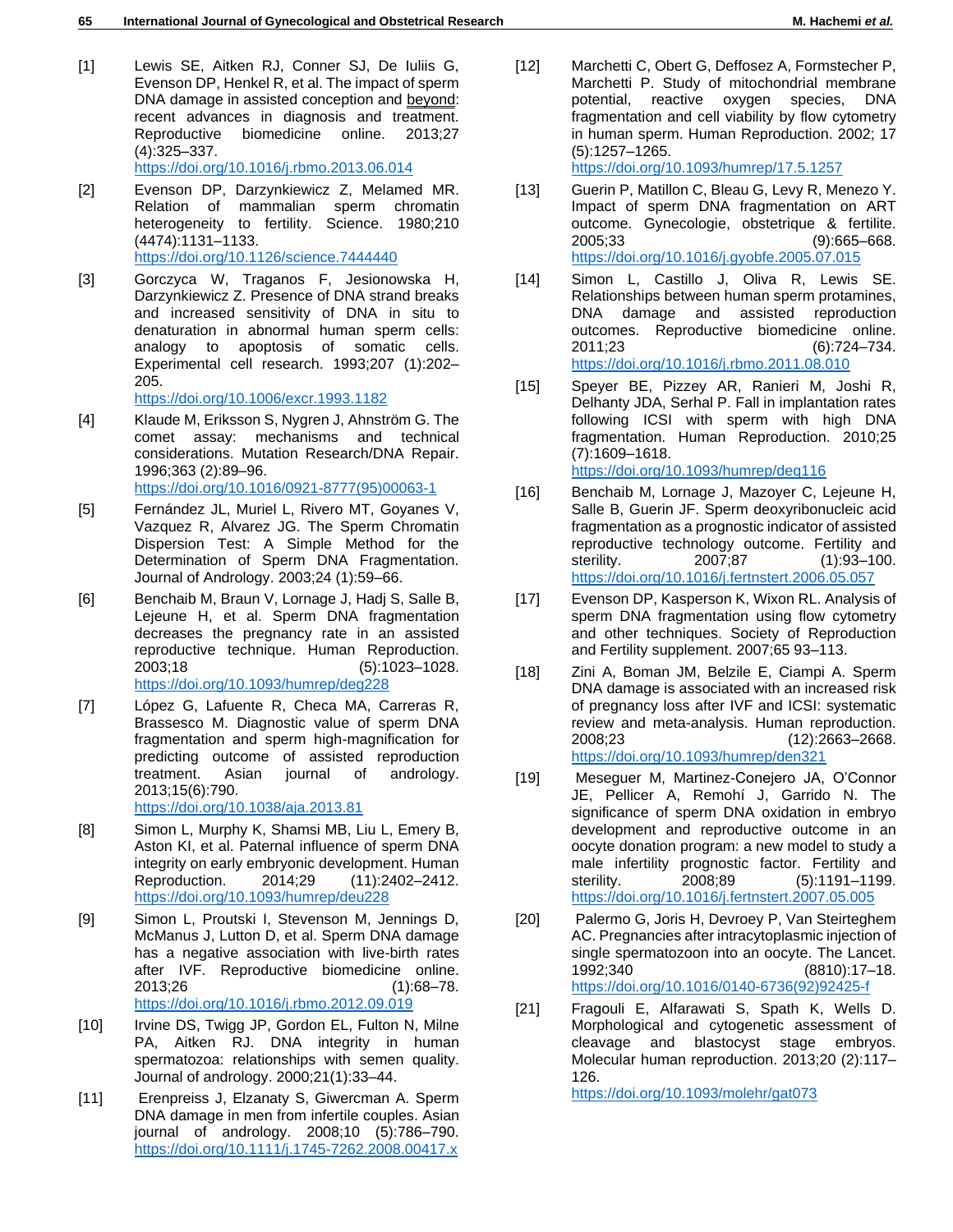- [22] Fernández JL, Muriel L, Goyanes V, Segrelles E, Gosálvez J, Enciso M, et al. Simple determination of human sperm DNA fragmentation with an improved sperm chromatin dispersion test. Fertility and Sterility. 2005 1;84 (4):833–42. <https://doi.org/10.1016/j.fertnstert.2004.11.089>
- [23] Evenson, D. P., Jost, L. K., Marshall, D., Zinaman, M. J., Clegg, E., Purvis, K., Claussen, O. P. (1999)- Utility of the sperm chromatin structure assay as a diagnostic and prognostic tool in the human fertility clinic. Human Reproduction, 14 (4), 1039–1049. <https://doi.org/10.1093/humrep/14.4.1039>
- [24] Zini, A., Bielecki, R., Phang, D., & Zenzes, M. T. (2001)-Correlations between two markers of sperm DNA integrity, DNA denaturation and DNA fragmentation, in fertile and infertile men. Fertility and Sterility, 75(4), 674–677. [https://doi.org/10.1016/s0015-0282\(00\)01796-9](https://doi.org/10.1016/s0015-0282(00)01796-9)
- [25] Borini A, Tarozzi N, Bizzaro D, Bonu MA, Fava L, Flamigni C, et al. Sperm DNA fragmentation: paternal effect on early post-implantation embryo development in ART. Human reproduction. 2006;21 (11):2876–2881. <https://doi.org/10.1093/humrep/del251>
- [26] Bungum M, Humaidan P, Axmon A, Spano M, Bungum L, Erenpreiss J, et al. Sperm DNA integrity assessment in prediction of assisted reproduction technology outcome. Human reproduction. 2007;22 (1):174–179. <https://doi.org/10.1093/humrep/del326>
- [27] Zhang Z, Zhu L-L, Jiang H-S, Chen H, Chen Y, Dai Y-T. Predictors of pregnancy outcome for infertile couples attending IVF and ICSI programmes. Andrologia. 2016;48 (9):962-969. <https://doi.org/10.1111/and.12525>
- [28] Simon, Luke, Emery, B. R., & Carrell, D. T. (2017)- Diagnosis and impact of sperm DNA alterations in assisted reproduction. Best Practice & Research Clinical Obstetrics & Gynaecology, 44, 38–56. <https://doi.org/10.1016/j.bpobgyn.2017.07.003>
- [29] Winkle T, Rosenbusch B, Gagsteiger F, Paiss T, Zoller N. The correlation between male age, sperm quality and sperm DNA fragmentation in 320 men attending a fertility center. Journal of assisted reproduction and genetics. 2009;26  $(1):41-46.$

<https://doi.org/10.1007/s10815-008-9277-3>

- [30] Klonoff-Cohen, H. S., & Natarajan, L. The effect of advancing paternal age on pregnancy and live birth rates in couples undergoing in vitro fertilization or gamete intrafallopian transfer. American Journal of Obstetrics and Gynecology, 2004; 191(2), 507–514. <https://doi.org/10.1016/j.ajog.2004.01.035>
- [31] Yatsenko, A. N., & Turek, P. J. Reproductive genetics and the aging male. Journal of Assisted Reproduction and Genetics, 2018:1–9. <https://doi.org/10.1007/s10815-018-1148-y>

[32] Shamsi MB, Venkatesh S, Tanwar M, Talwar P, Sharma RK, Dhawan A, et al. DNA integrity and semen quality in men with low seminal antioxidant levels. Mutation Research/Fundamental and Molecular Mechanisms of Mutagenesis. 2009;665 (1):29–36.

<https://doi.org/10.1016/j.mrfmmm.2009.02.017>

- [33] Chi H-J, Chung D-Y, Choi S-Y, Kim J-H, Kim G-Y, Lee J-S, et al. Integrity of human sperm DNA assessed by the neutral comet assay and its relationship to semen parameters and clinical outcomes for the IVF-ET program. Clinical and experimental reproductive medicine. 2011;38  $(1):10-17.$ <https://doi.org/10.5653/cerm.2011.38.1.10>
- [34] Ganzer LM, Larcher JS, Avramovich VI, Tissera AD, Estofan GM. Relationship between semen parameters and sperm DNA fragmentation. Fertility and Sterility. 2017;108 (3):e137–e138. <https://doi.org/10.1016/j.fertnstert.2017.07.415>
- [35] Lu J-C, Jing J, Chen L, Ge Y-F, Feng R-X, Liang Y-J, et al. Analysis of human sperm DNA fragmentation index (DFI) related factors: a report of 1010 subfertile men in China. Reproductive Biology and Endocrinology. 2018;16 (1):23. <https://doi.org/10.1186/s12958-018-0345-y>
- [36] Lin M-H, Lee RK-K, Li S-H, Lu C-H, Sun F-J, Hwu Y-M. Sperm chromatin structure assay parameters are not related to fertilization rates, embryo quality, and pregnancy rates in in vitro fertilization and intracytoplasmic sperm injection, but might be related to spontaneous abortion rates. Fertility and sterility. 2008;90 (2):352–359. <https://doi.org/10.1016/j.fertnstert.2007.06.018>
- [37] Payne JF, Raburn DJ, Couchman GM, Price TM, Jamison MG, Walmer DK. Redefining the relationship between sperm deoxyribonucleic acid fragmentation as measured by the sperm chromatin structure assay and outcomes of assisted reproductive techniques. Fertility and sterility. 2005;84 (2):356–364. <https://doi.org/10.1016/j.fertnstert.2005.02.032>
- [38] Jiang HH, He XJ, Song B, Cao YX. Sperm chromatin integrity test for predicting the outcomes of IVF and ICSI. Zhonghua Nan Ke Xue. 2011 ;17 (12):1083–6.
- [39] Esbert M, Pacheco A, Vidal F, Florensa M, Riqueros M, Ballesteros A, et al. Impact of sperm DNA fragmentation on the outcome of IVF with own or donated oocytes. Reproductive BioMedicine Online. 2011 ; 23(6):704–10. <https://doi.org/10.1016/j.rbmo.2011.07.010>
- [40] Dar S, Grover SA, Moskovtsev SI, Swanson S, Baratz A, Librach CL. In vitro fertilization– intracytoplasmic sperm injection outcome in patients with a markedly high DNA fragmentation index (> 50%). Fertility and sterility. 2013;100 (1):75–80.

<https://doi.org/10.1016/j.fertnstert.2013.03.011>